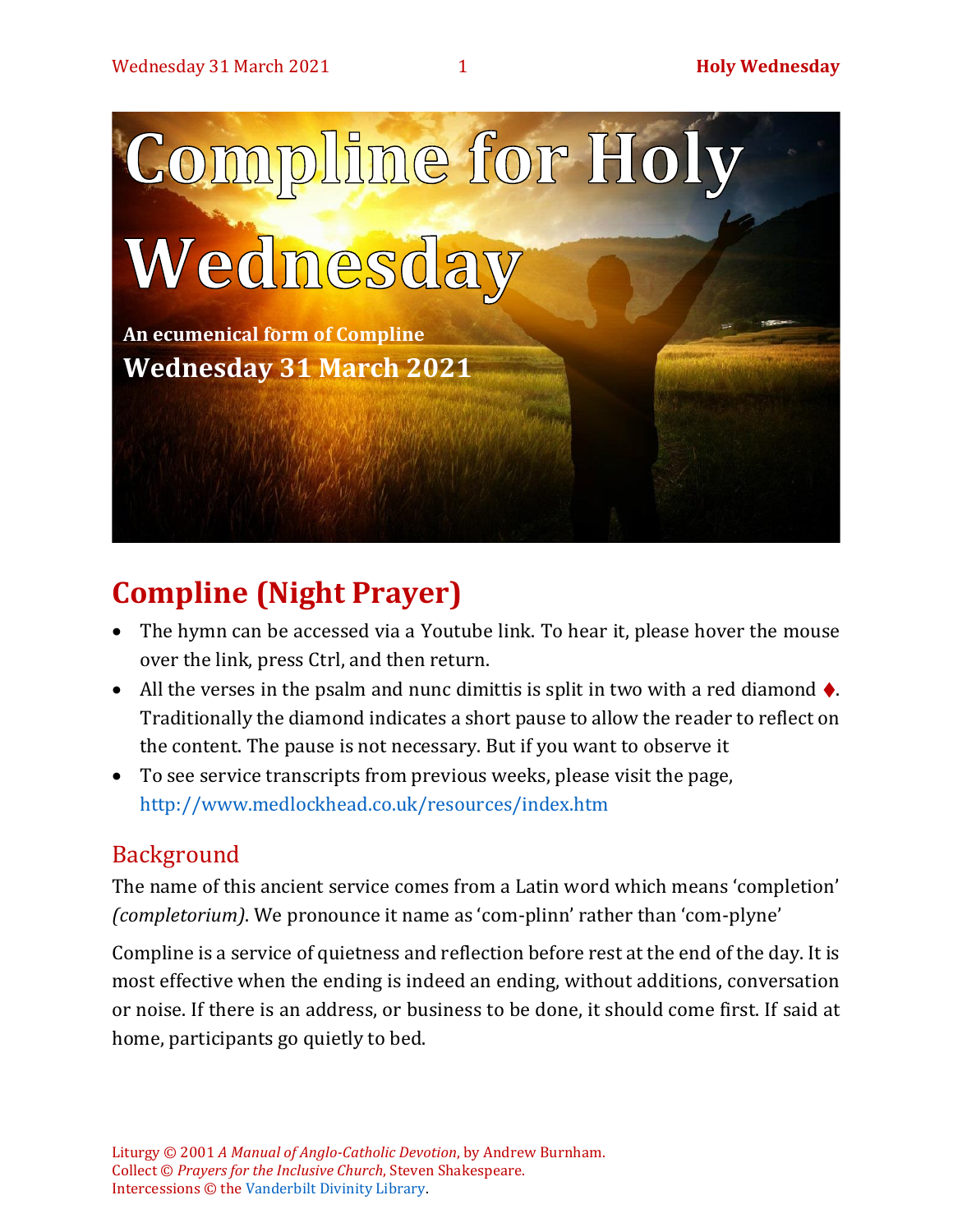### **Introduction**

O God make speed to save us

- All **O Lord make haste to help us**
- All **Glory be to the Father, and to the Son, and to the Holy Spirit; as it was in the beginning, is now and shall be ever for. Amen.**

Silence for reflection on the past day.

All **Almighty God,**

**long-suffering and of great goodness. I confess to you,** 

**I confess with my whole heart my neglect and forgetfulness of your commandments, my doing wrong, thinking and speaking; the hurts I have done to others, and the good I left undone.**

**O God, forgive me, for I have sinned against you;**

**and raise me to newness of life,** 

**through Jesus Christ our Lord.** 

**Amen**

May almighty God have mercy on us,

forgive us our sins,

and raise us to everlasting life,

through Jesus Christ our Lord.

All **Amen.**

Hymn **[Bind us together Lord](https://www.youtube.com/watch?v=wRwfTS_Ne0o)** (please click on this link to hear the hymn)

**Bind us together, Lord Bind us together With cords that cannot be broken Bind us together, Lord Bind us together Bind us together in love**

Liturgy © 2001 *A Manual of Anglo-Catholic Devotion*, by Andrew Burnham. Collect © *Prayers for the Inclusive Church*, Steven Shakespeare. Intercessions © the [Vanderbilt Divinity Library.](http://divinity.library.vanderbilt.edu/)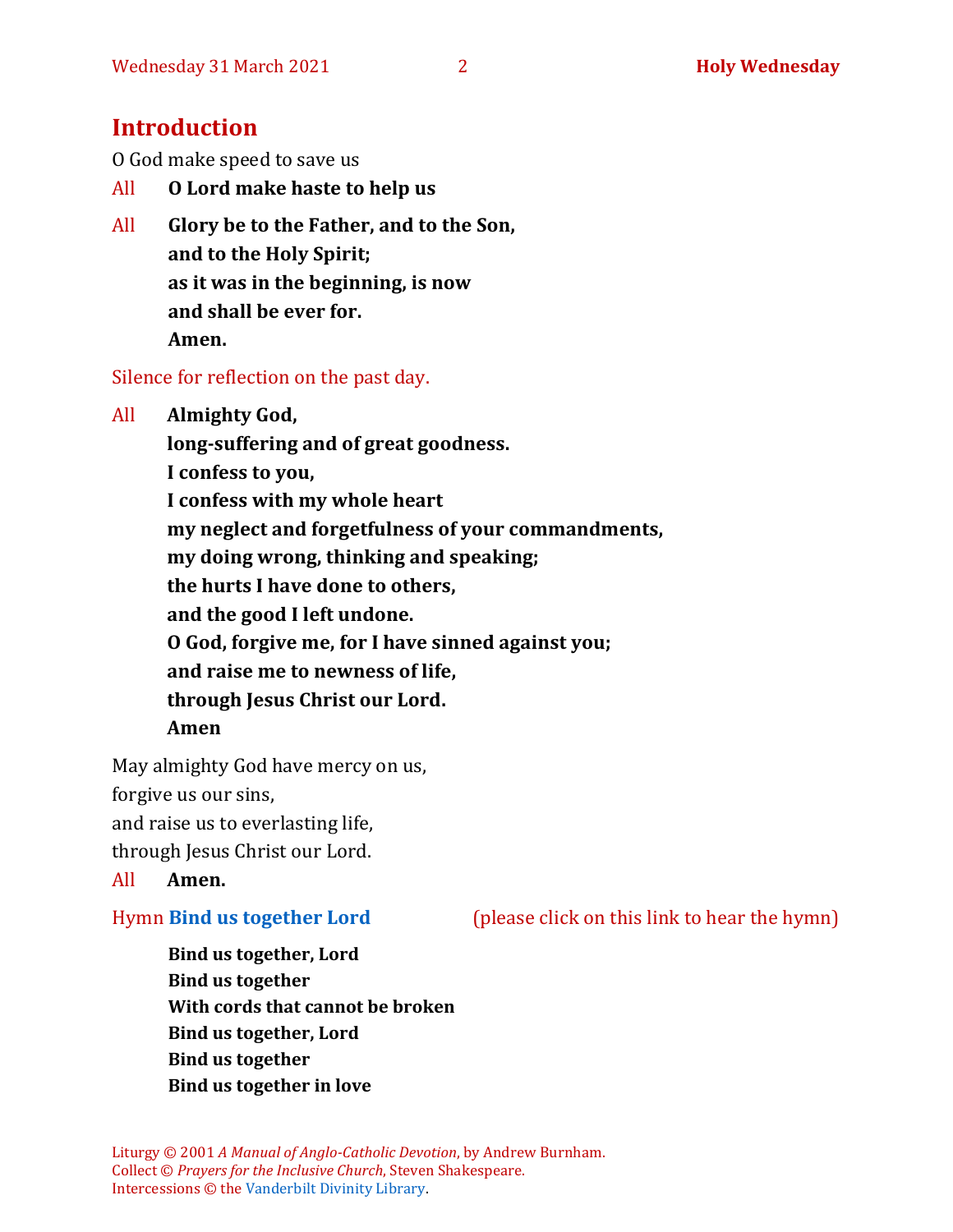**There is only one God, There is only one King There is only one body, That is why we Sing.**

**Bind us together …**

**Made for the glory of God, Purchased by his precious Son; Born with the right to be clean, For Jesus the victory has won.**

**Bind us together …**

**You are the family of God, You are the promise divine; You are God's Chosen desire, You are the glorious new wine.**

**Bind us together …**

### **The Word of God**

One or more of the following psalms may be used.

#### Psalm 88

- 1 O Lord, God of my salvation, ♦ I have cried day and night before you.
- 2 Let my prayer come into your presence; ♦ incline your ear to my cry.
- 3 For my soul is full of troubles; ♦ my life draws near to the land of death.
- 4 I am counted as one gone down to the Pit;  $\triangleleft$ I am like one that has no strength,
- 5 Lost among the dead,  $\blacklozenge$ like the slain who lie in the grave,
- 6 Whom you remember no more, ♦ for they are cut off from your hand.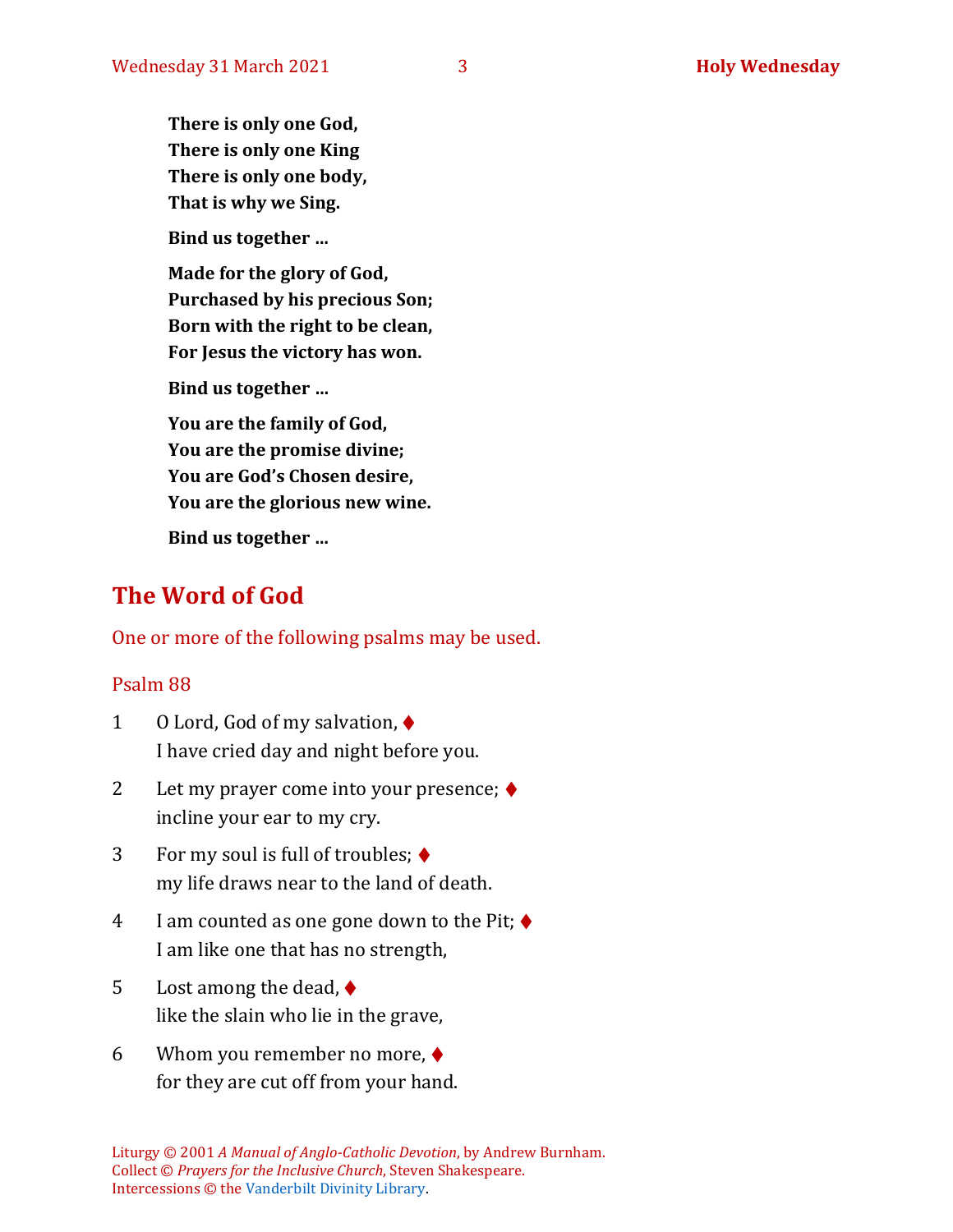- 7 You have laid me in the lowest pit, ♦ in a place of darkness in the abyss.
- 8 Your anger lies heavy upon me, ♦ and you have afflicted me with all your waves.
- 9 You have put my friends far from me  $\blacklozenge$ and made me to be abhorred by them.
- 10 I am so fast in prison that I cannot get free;  $\blacklozenge$ my eyes fail from all my trouble.
- 11 Lord, I have called daily upon you;  $\blacklozenge$ I have stretched out my hands to you.
- 12 Do you work wonders for the dead? ♦ Will the shades stand up and praise you?
- 13 Shall your loving-kindness be declared in the grave,  $\blacklozenge$ your faithfulness in the land of destruction?
- 14 Shall your wonders be known in the dark  $\blacklozenge$ or your righteous deeds in the land where all is forgotten?
- 15 But as for me, 0 Lord, I will cry to you;  $\blacklozenge$ early in the morning my prayer shall come before you.
- 16 Lord, why have you rejected my soul? ♦ Why have you hidden your face from me?
- 17 I have been wretched and at the point of death from my youth;  $\blacklozenge$ I suffer your terrors and am no more seen.
- 18 Your wrath sweeps over me; ♦ your horrors are come to destroy me;
- 19 All day long they come about me like water;  $\blacklozenge$ they close me in on every side.
- 20 Lover and friend have you put far from me  $\triangle$ and hid my companions out of my sight.
- All **Glory to the Father and to the Son and to the Holy Spirit; as it was in the beginning is now and shall be for ever. Amen**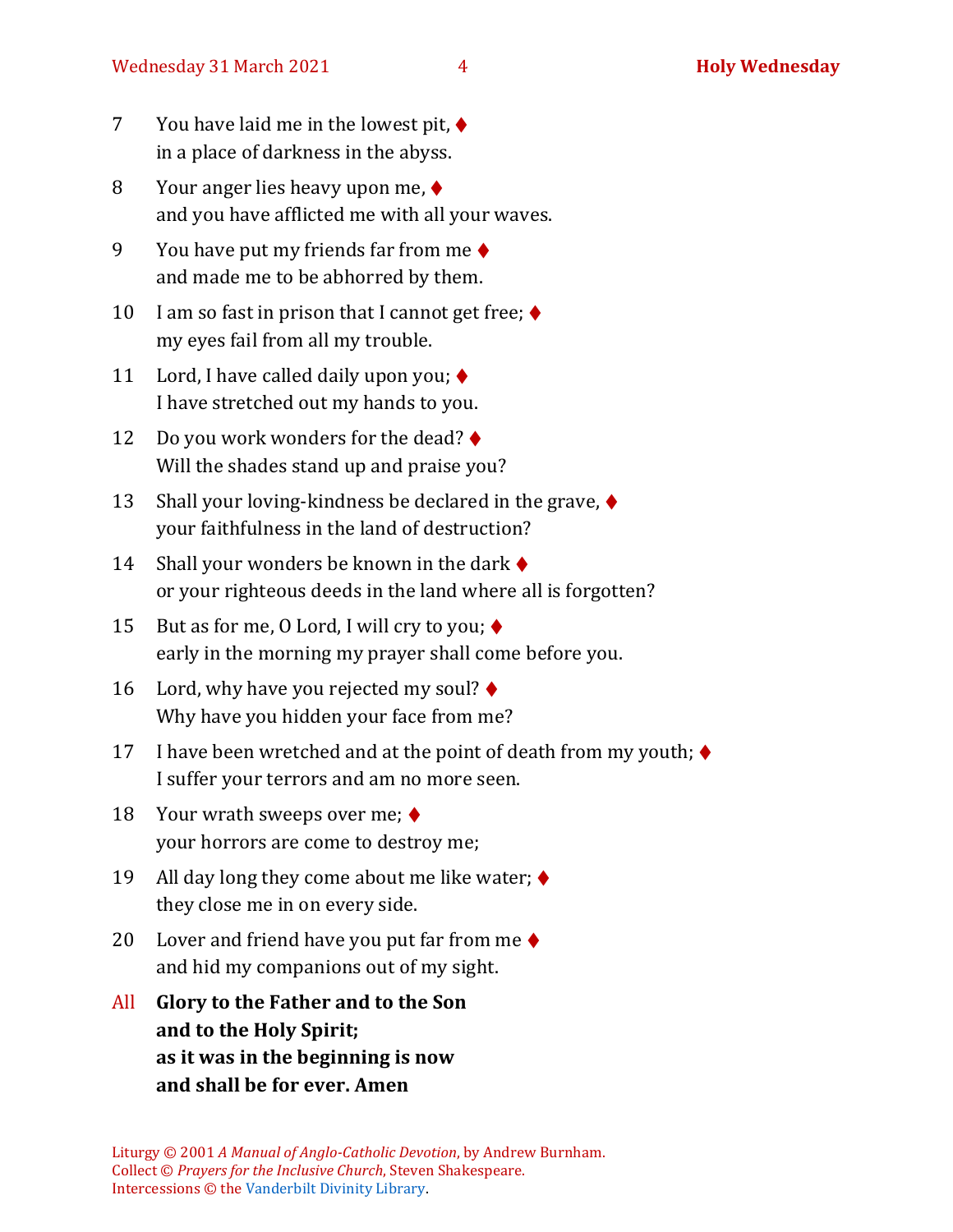### Sentences from Scripture

Hear, O Israel: The Lord is our God, the Lord alone. You shall love the Lord your God with all your heart, and with all your soul, and with all your might. Keep these words that I am commanding you today in your heart. Recite them to your children and talk about them when you are at home and when you are away, when you lie down and when you rise. *Deuteronomy 6:4–7*

Into your hands, O Lord, I commend my spirit.

### All **Into your hands, O Lord, I commend my spirit.**

For you have redeemed me, Lord God of truth.

All **I commend my spirit.**

Into your hands, O Lord, I commend my spirit.

All **Glory to the Father and to the Son and to the Holy Spirit; as it was in the beginning is now and shall be for ever. Amen**

Into your hands, O Lord, I commend my spirit.

# **The Nunc dimittis** (the Song of Simeon)

- All **Save us, O Lord, while waking, and guard us while sleeping, that awake we may watch with Christ and asleep may rest in peace.**
- 1 Now, Lord, you let your servant go in peace: ♦ your word has been fulfilled.
- 2 My own eyes have seen the salvation  $\triangle$ which you have prepared in the sight of every people;
- 3 A light to reveal you to the nations  $\triangle$ and the glory of your chosen people. *Luke 2.29–32*
- All **Glory to the Father and to the Son and to the Holy Spirit; as it was in the beginning is now and shall be for ever. Amen**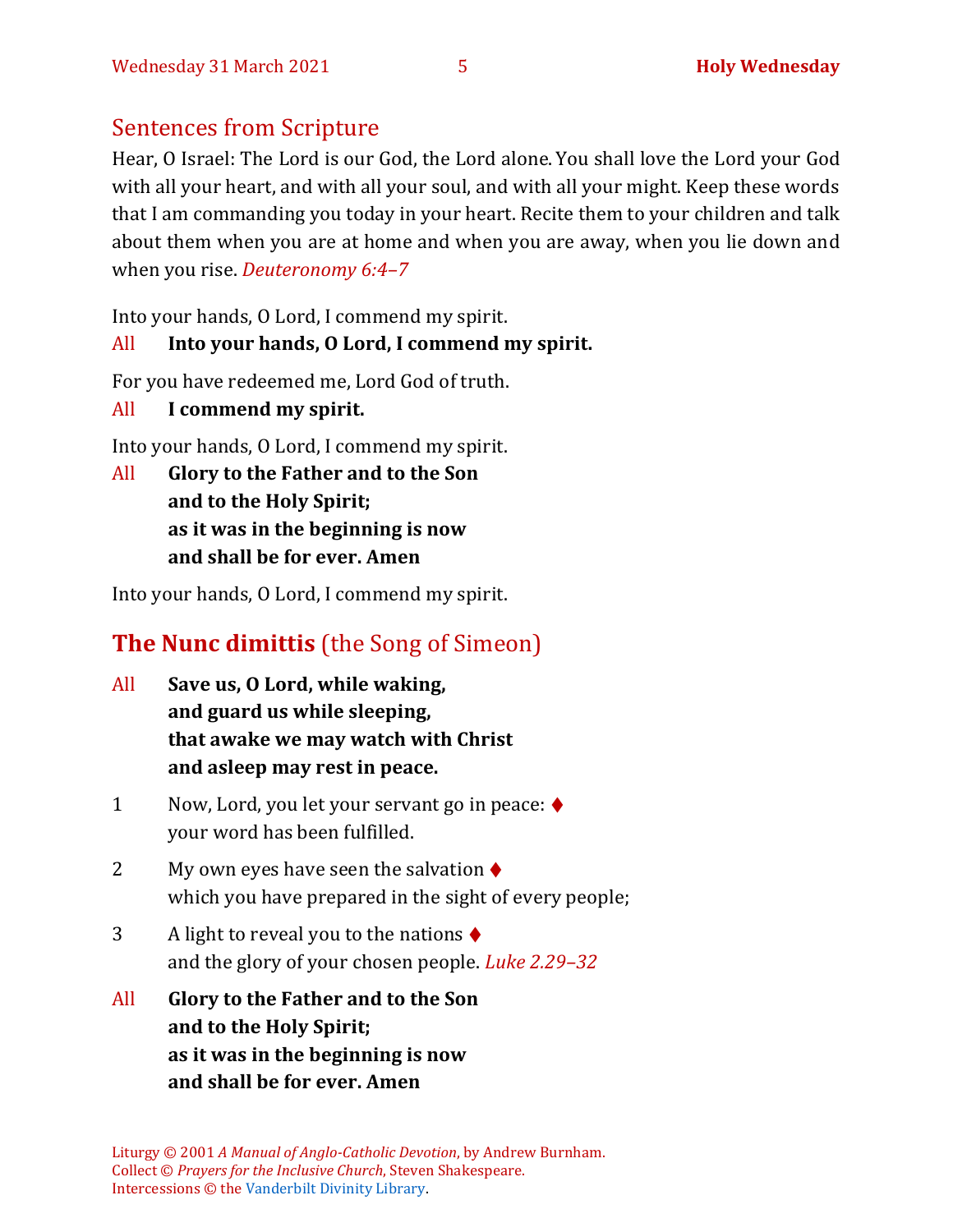All **Save us, O Lord, while waking, and guard us while sleeping, that awake we may watch with Christ and asleep may rest in peace.**

### **Prayers of intercession**

The refrain after each prayer is the Taizé chant, 'O Lord hear my prayer':

**O Lord, hear my prayer, O Lord, hear my prayer; when I call answer me. O Lord, hear my prayer, O Lord, hear my prayer; come and listen to me. 2**

For a choral version of the chant, please click on this link **[O Lord hear my prayer](https://www.youtube.com/watch?v=f51n-yb11dY)**

Holy God, who call your people to sustain the weary

and protect the oppressed.

Uphold us in our concern and strengthen us,

that we may not only speak our prayers but act on behalf of their fulfilment.

#### All **[O Lord hear my prayer](https://www.youtube.com/watch?v=f51n-yb11dY)**

Most Holy One,

grant that we may be counted as members of the great cloud of witnesses who live with justice and compassion,

and reveal your divine glory before all people.

#### All **[O Lord hear my prayer](https://www.youtube.com/watch?v=f51n-yb11dY)**

Troubled God, in every generation you call your people to contend against the brutality of sin and betrayal.

Keep us steadfast even in our fear and uncertainty,

that we may follow where Jesus has led the way.

#### All **[O Lord hear my prayer](https://www.youtube.com/watch?v=f51n-yb11dY)**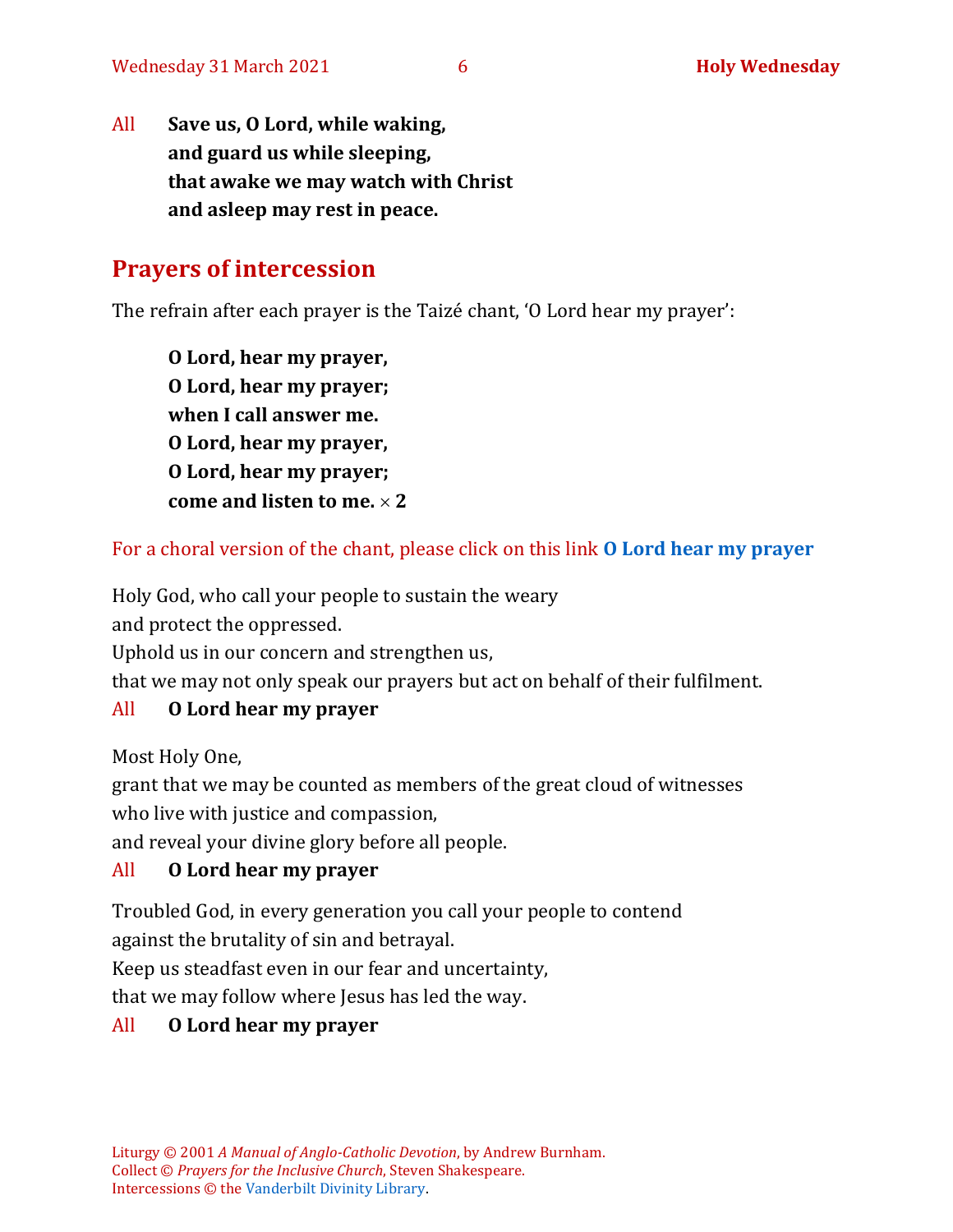## **The Collect for Holy Wednesday**

Lord, you let us convert you into currency and commodity so that you can pay the price beyond all accounting: may we offer our misused powers to you knowing that you can transform them, knowing that even this betrayal is still a kiss: through Jesus Christ, the passion of God.

All **Amen**

#### Silence is kept.

Visit this place, O Lord, we pray, and drive far from it the snares of the enemy. May your holy angels dwell with us and guard us in peace, and may your blessing be always upon us; through Jesus Christ our Lord.

- All **Amen**
- All **Our Father in heaven, hallowed be your name, your kingdom come, your will be done, on earth as in heaven. Give us today our daily bread. Forgive us our sins as we forgive those who sin against us. Lead us not into temptation but deliver us from evil. For the kingdom, the power, and the glory are yours now and for ever.**

**Amen**